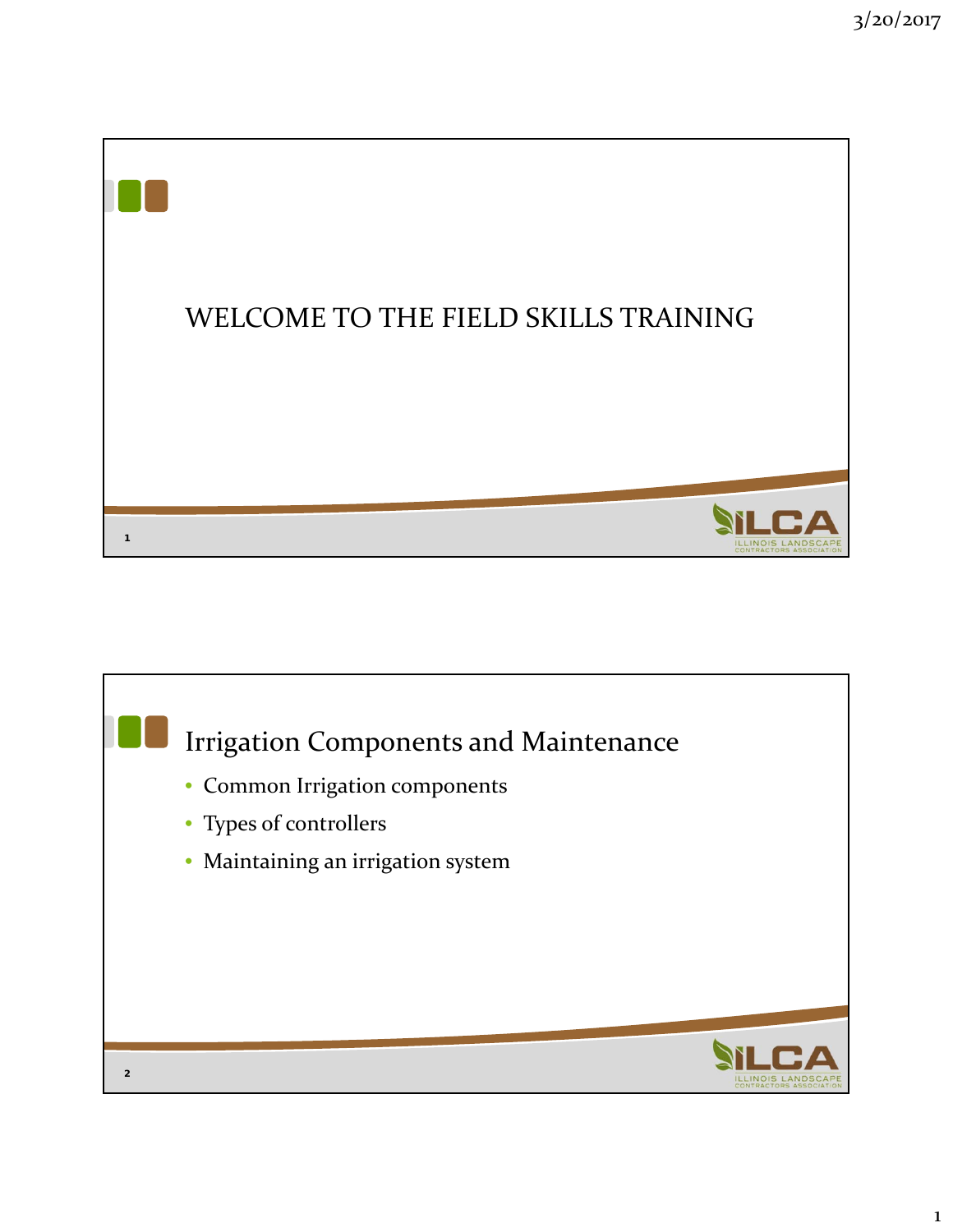

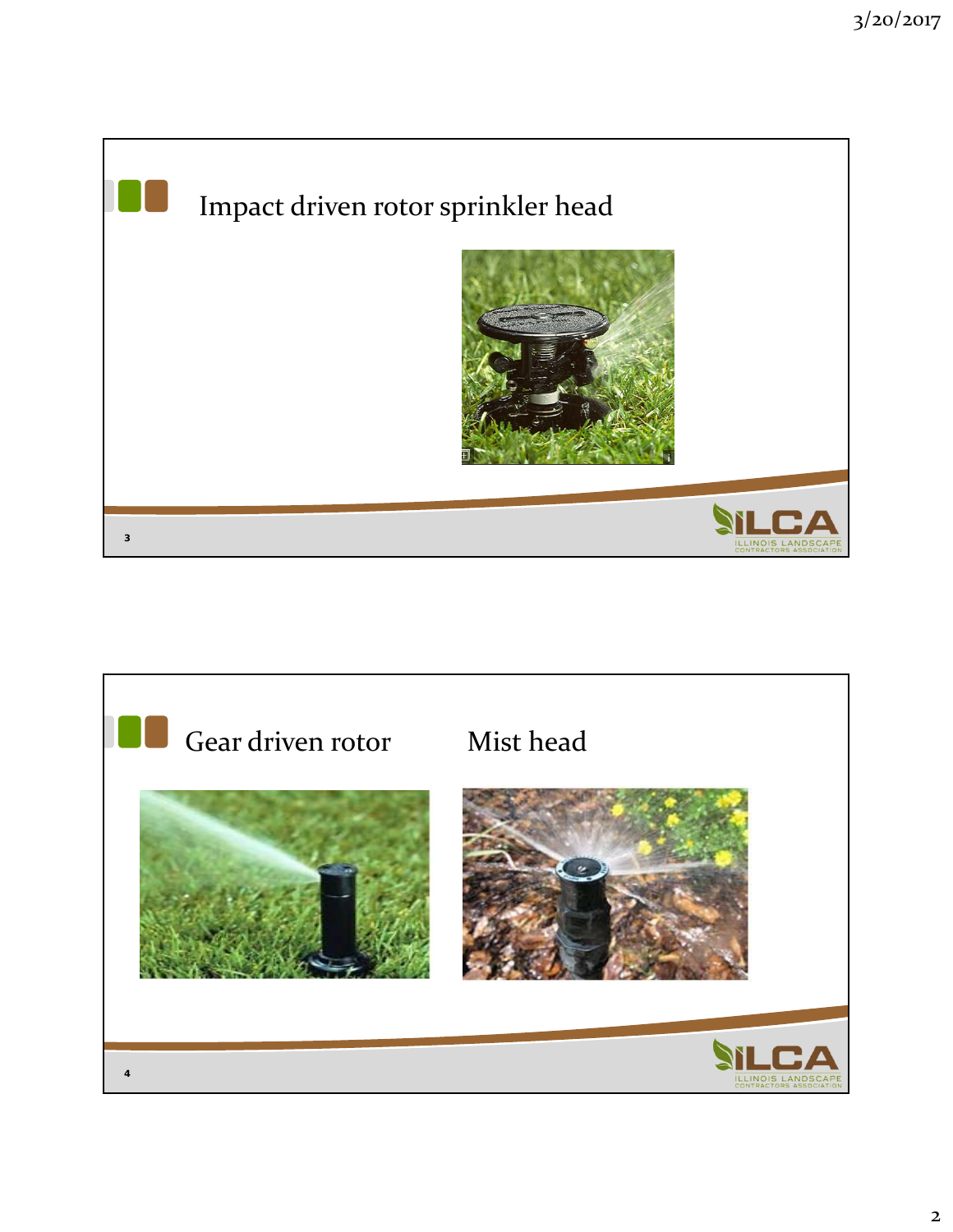

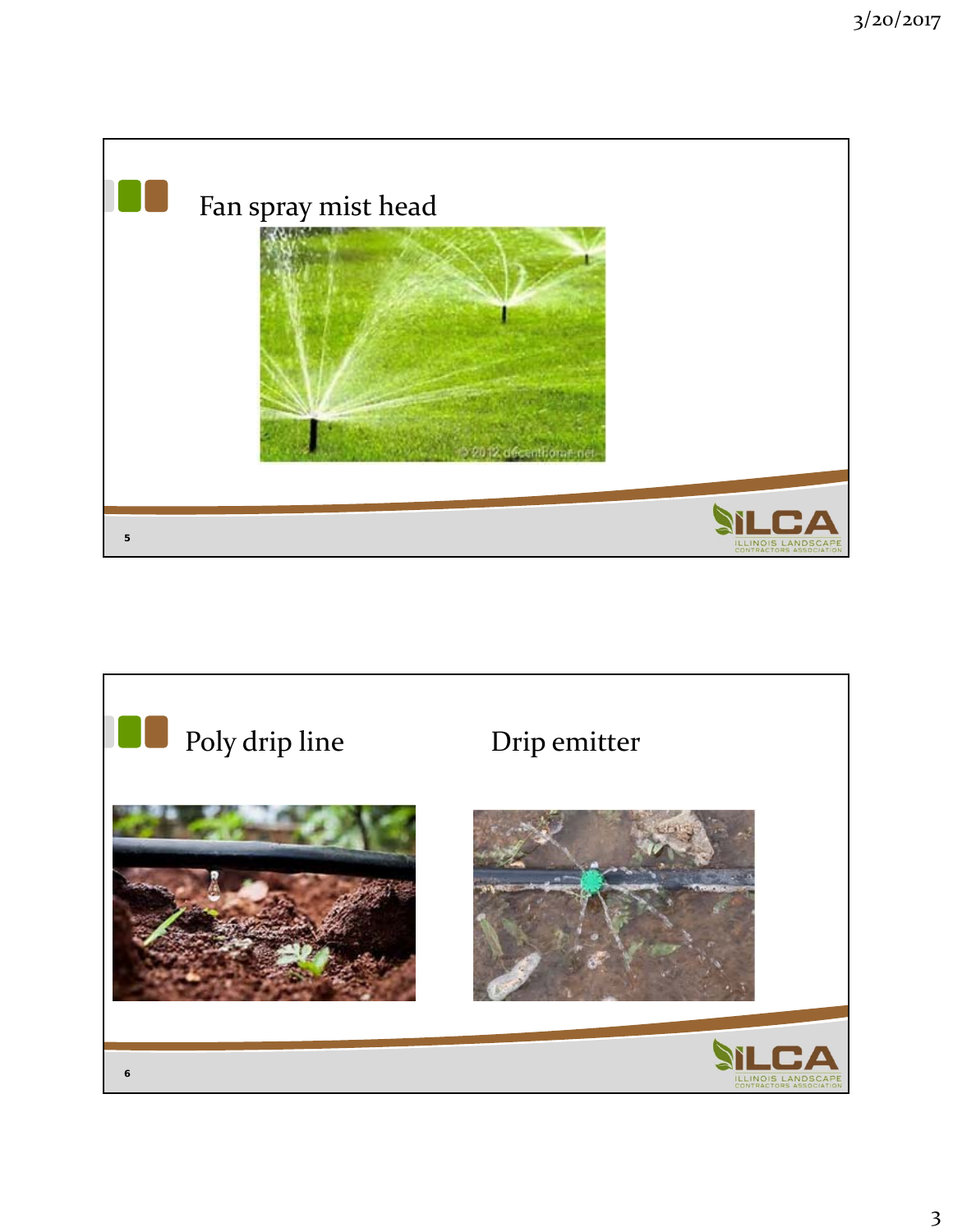## Sprinkler head adjustments Impact head adjustment can be made by turning the silver guides on the "stem" of the sprinkler to adjust the arc of the spray to the left or right. **7**

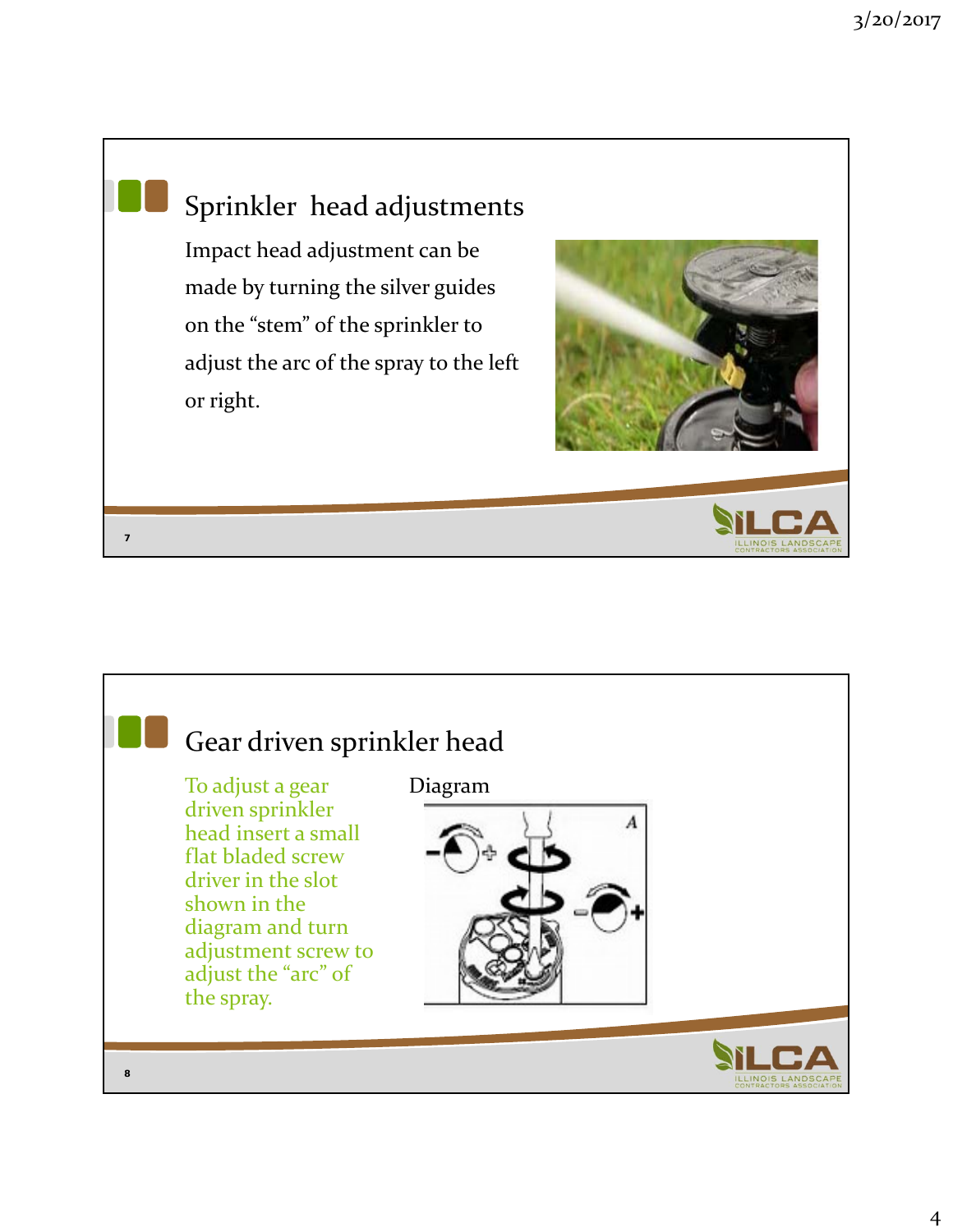

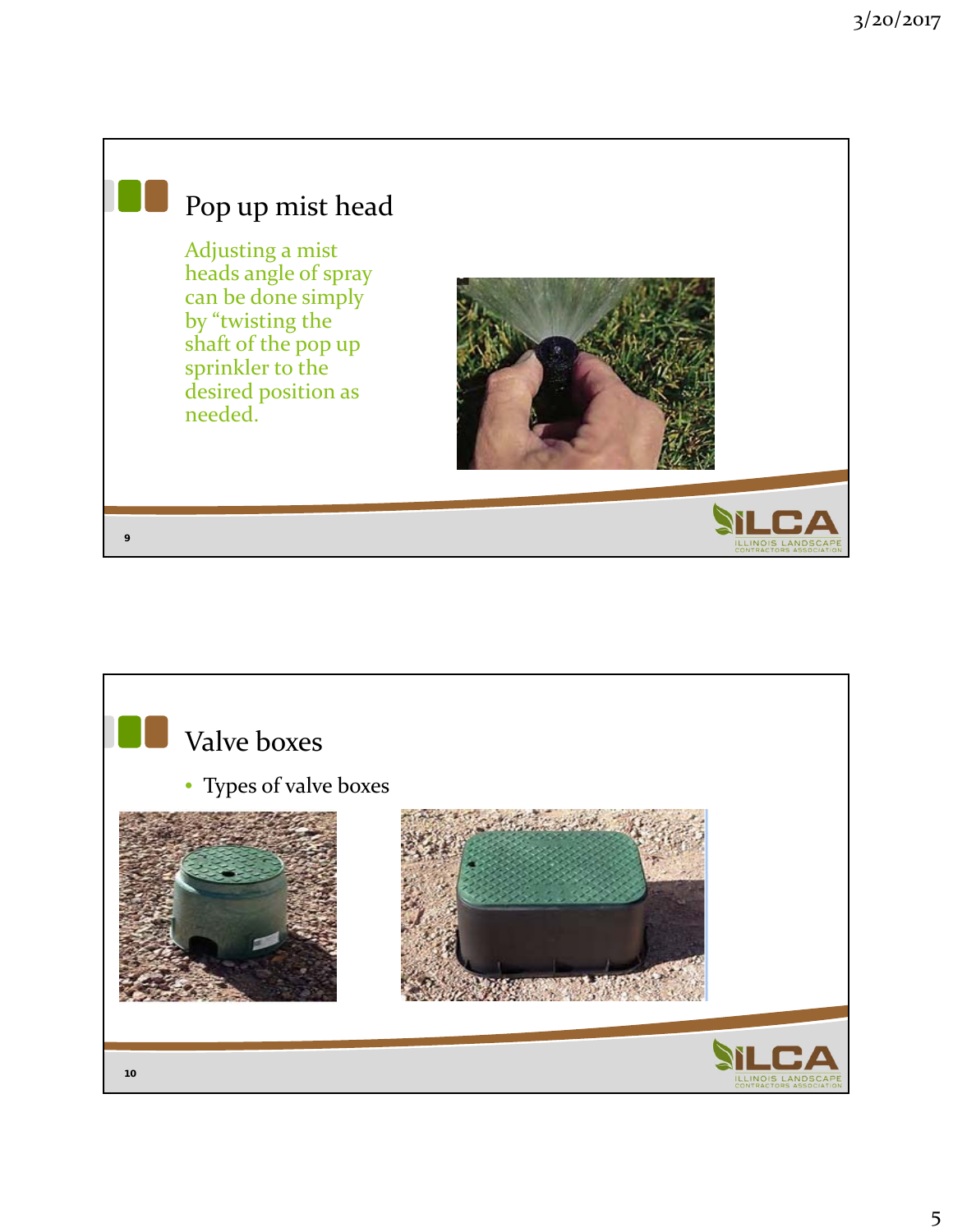

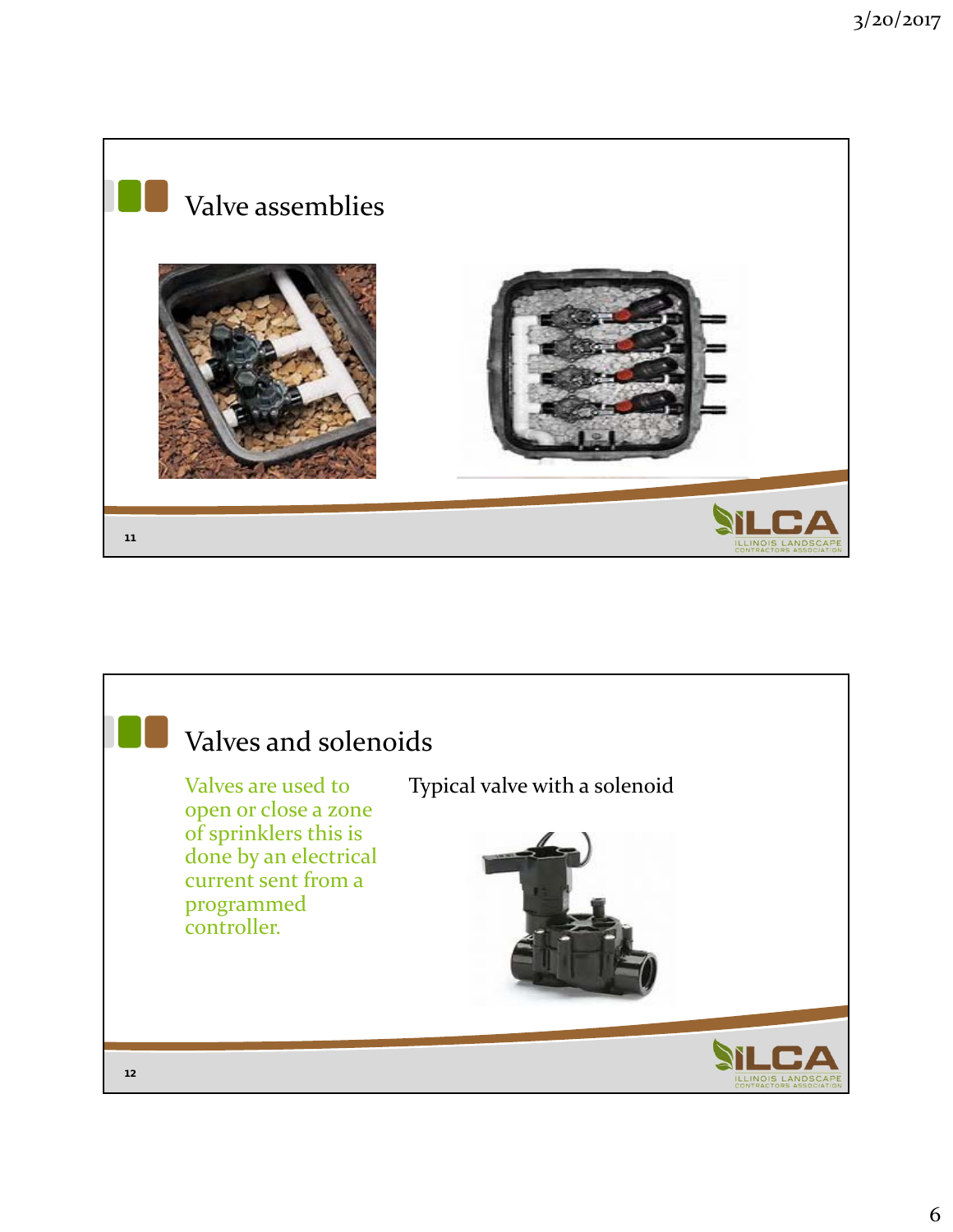

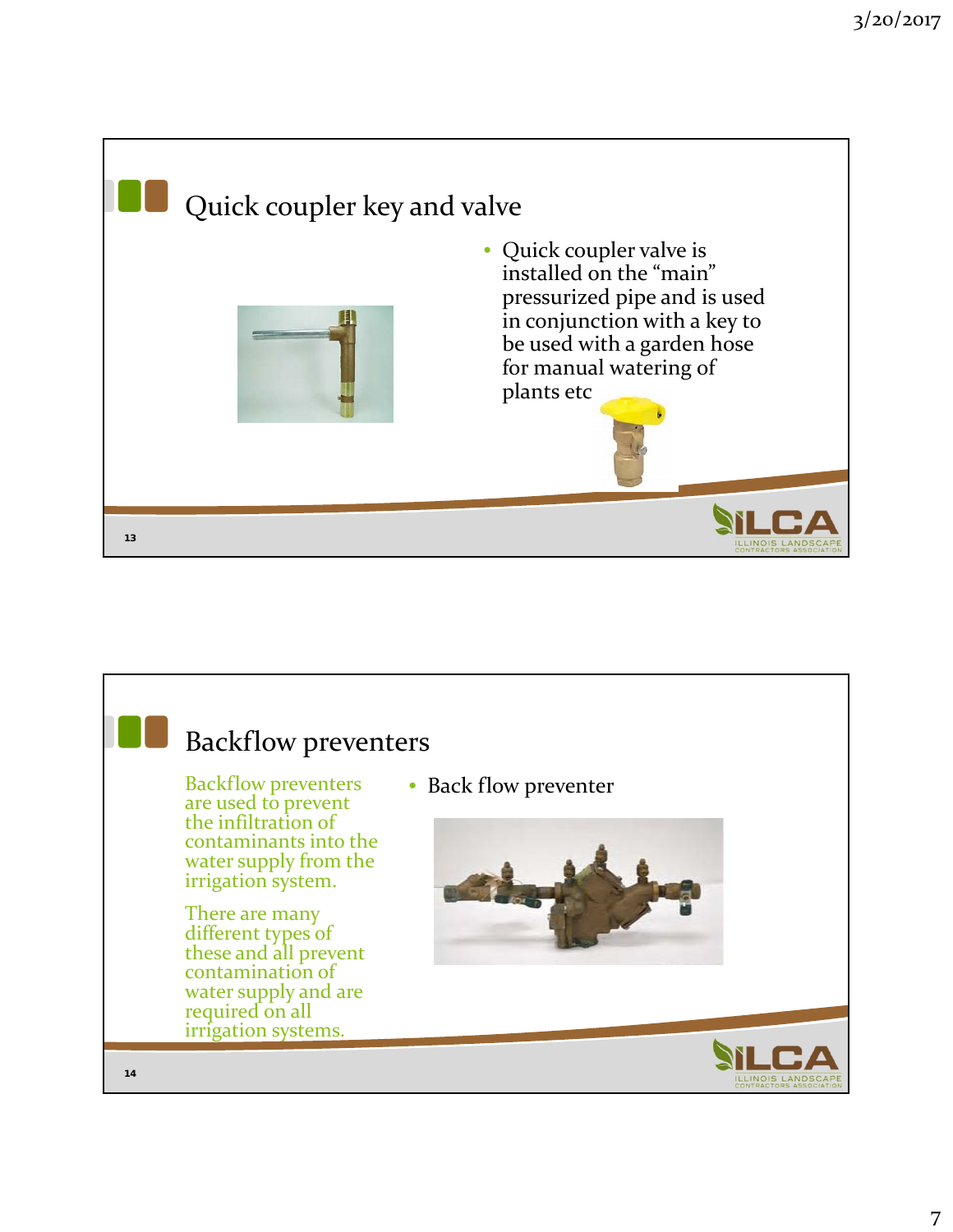

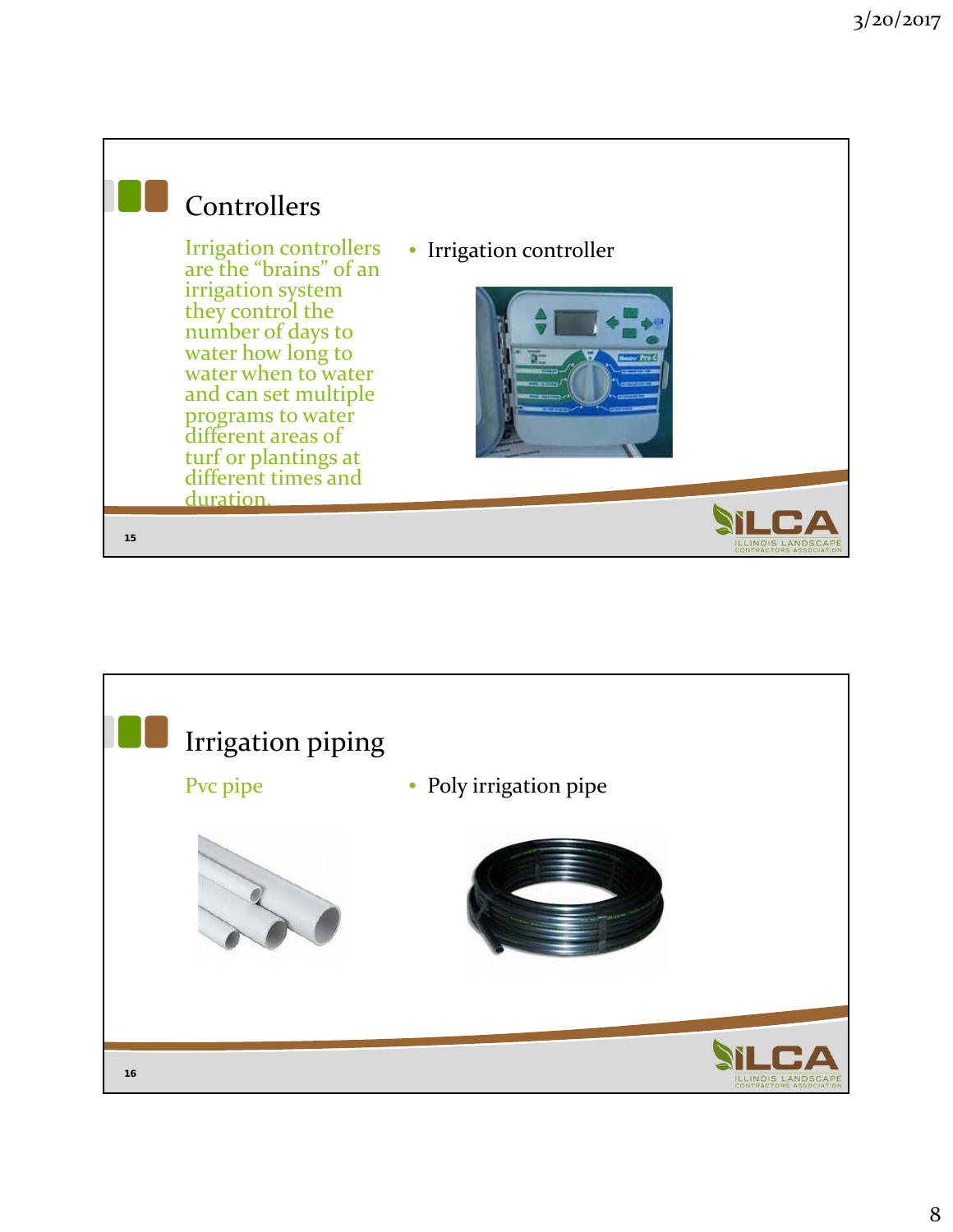

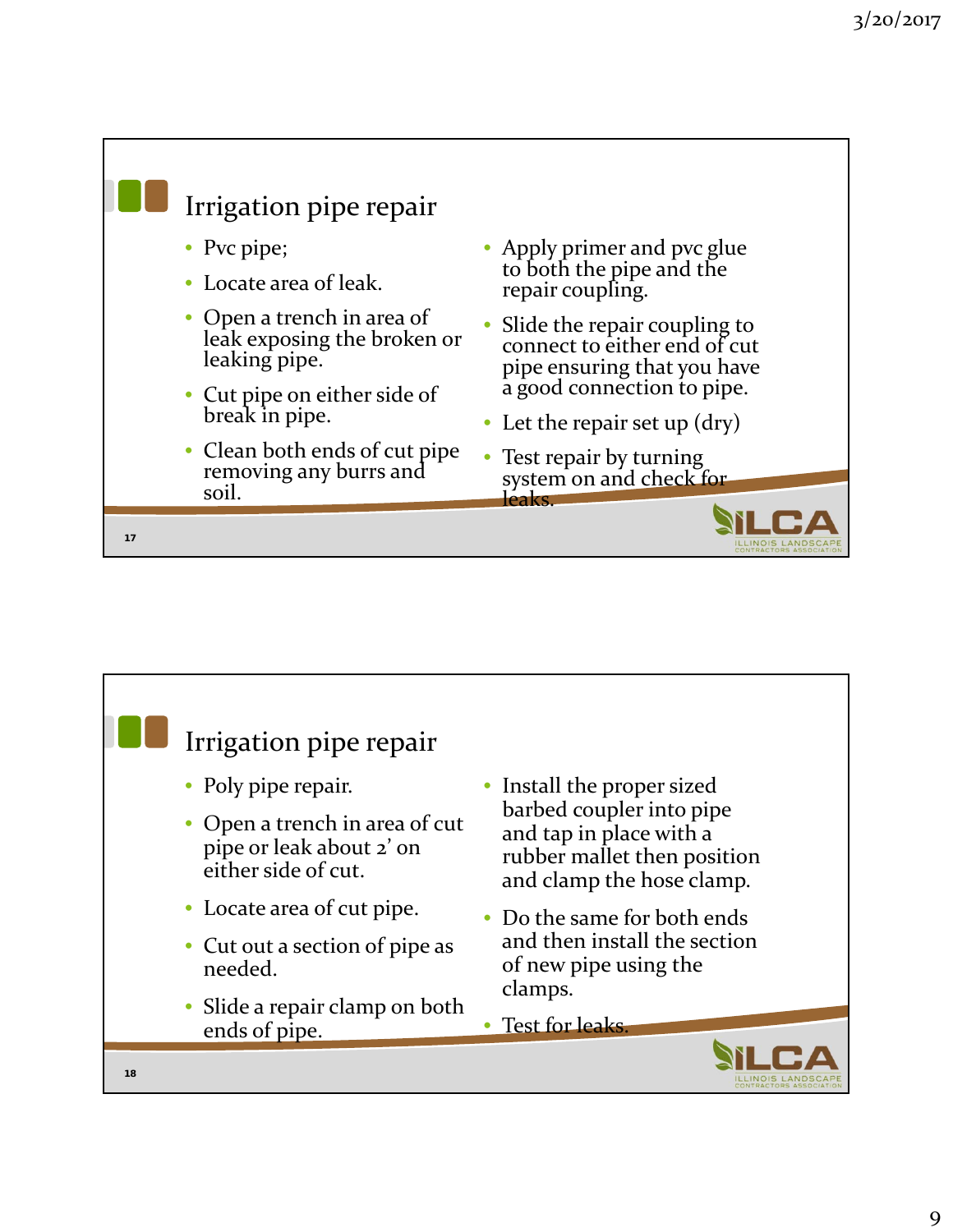

|    | Checking for proper coverage<br>• Run system manually to<br>check that system is<br>running properly and<br>watering adequately and<br>that there are no dry spots.<br>• Using the controller you can<br>adjust the days to water<br>amount of time per zone<br>how many times a day a<br>particular zone goes off. | • Set the time of day to run.<br>• Time per zone.<br>• Days to water<br>• And programs to run.<br>Example: program A is turf.<br>• Program B is perennials<br>• Program C is shrubs. |
|----|---------------------------------------------------------------------------------------------------------------------------------------------------------------------------------------------------------------------------------------------------------------------------------------------------------------------|--------------------------------------------------------------------------------------------------------------------------------------------------------------------------------------|
| 20 |                                                                                                                                                                                                                                                                                                                     |                                                                                                                                                                                      |